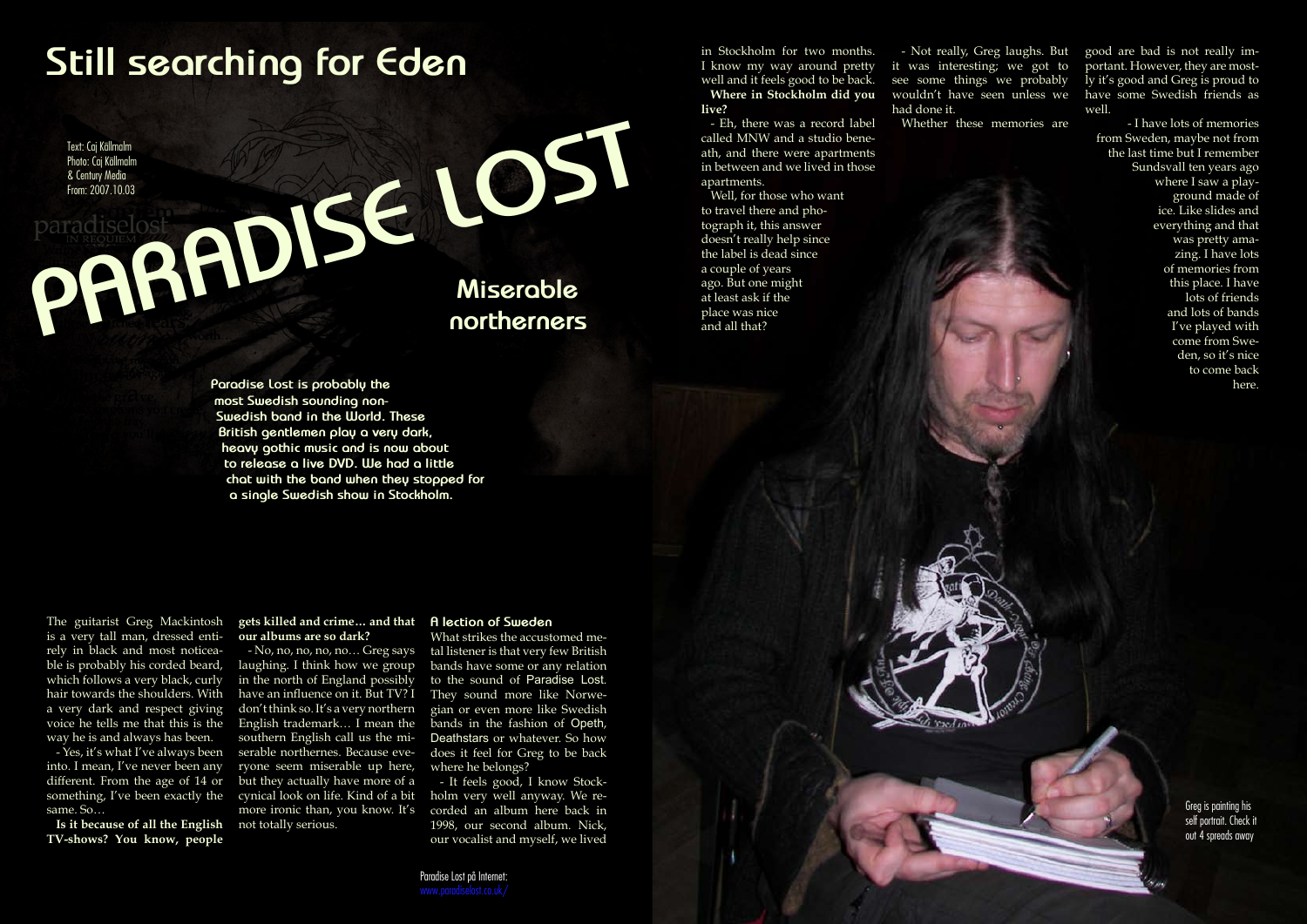Hallowed PDF-Magazine **178** Nummer 2.02 (orering)



### **The ideal way of life**

Yes, because the band is coming back after a couple of weeks on a European tour. A tour which Greg means only is getting better and better.

- Yeah, we started up in southern Europe, like Portugal and southern Spain and things and then worked our way up. Going through France and Belgium and Germany. I mean, we got in from the bottom to the top. I prefer it weather so, it was just to hot for me at the start of the tour but now it's just nice. But overall the tour has gone really well.

A note to the statement is that it's now early October and the tour has been going since the shift from August to September. Since this means double temperature drop, one might wonder

up here because I don't like hot ry night so when I go home it's - Yeah. I got a little farmhouse in a village with about 15 people and one pub. And it's brilliant. Because if you do this for a living, if you want to you can party eve-

the Swedish coldness?

- Well, I'm used to it. I'm from northern England so it's similar weather to here.

how come this Britt likes it up in ten people want to watch a film, only five can because they can't fit In the lounge area, you know. But just having a few guys on a tour bus, same faces every day so, it's not a job that everyone can do I think, you know. You have to kind of be able to laugh about everything So it's a strange life, Greg sighs.

Greg tells me he lives in a small village in the north east of England, far away from everything.

> nice to just have quiet, you know. It's good for the concentration.

- The fans varies. It depends on res that the musical similarities Nightwish as a tour partner, for me the two bands doesn't really match musically, but Greg assuaren't that important. - Eh, oh musically it's not my thing. But as people they are very nice and that's more important to

**And I guess it's quite different from the big cities you often play in?**

- Yeah, yeah. And living on a tour bus! Which is not the nicest way to live, Greg laughs. People often say "it must be nice to live on the tour bus" but you know, it's slightly cramped. If

### **The promised land**

In their home country England, Paradise Lost have a decent fanbase and often get about 1000 spectators at their shows. Earlier this year (2007), Paradise Lost recorded a show in London that is about to be released as a DVD within the next couple of months (March to be exact).

After this tour, Paradise Lost is going to America to tour with Nightwish for a couple of weeks. A country which contains as many differences as the entire Europe, gathered in only one country. Almost like a Queen album is for the entire music genre.

- Well I would say around New york, Philadelphia and some of those eastern states it's very similar to England. You know, the people are very similar. Very same kind of sense of humor and

things. But some of the mid-west states… it's completely different. It's completely alien. English people have more in common with Swedish people or German people than they have with some of the states in America. Even if they speak the same language they're millions of miles apart as people.

#### **So how is it to play there?**

where you go. East coast is really nice. West coast is really nice. Some place in the middle it's strange. So you know, it just depends on where you go. It's like Europe, only all in one country. You know, it depends on where you go. Some places are good, some places are bad.

But one thing is really good, according to Greg.

- You can get into a diner at three in the morning and get anything you want, so in that perspective it's nice, you know. But it depends. It hard work however. It can be hard.

me. If you're going to tour with someone, it's better to get along as friends. The music really isn't important at all! But I think the Nightwish fans in America pro-

bably will appreciate us as well, I don't think our fans are that different. But we'll see. I think it's going to be a good tour because we played with Nightwish before and they are nice guys so I think we should get along well.

### **Merry old England**

- It was going to be released at the end of this year (2007), but we're actually still shooting foo-

**Paradise Lost**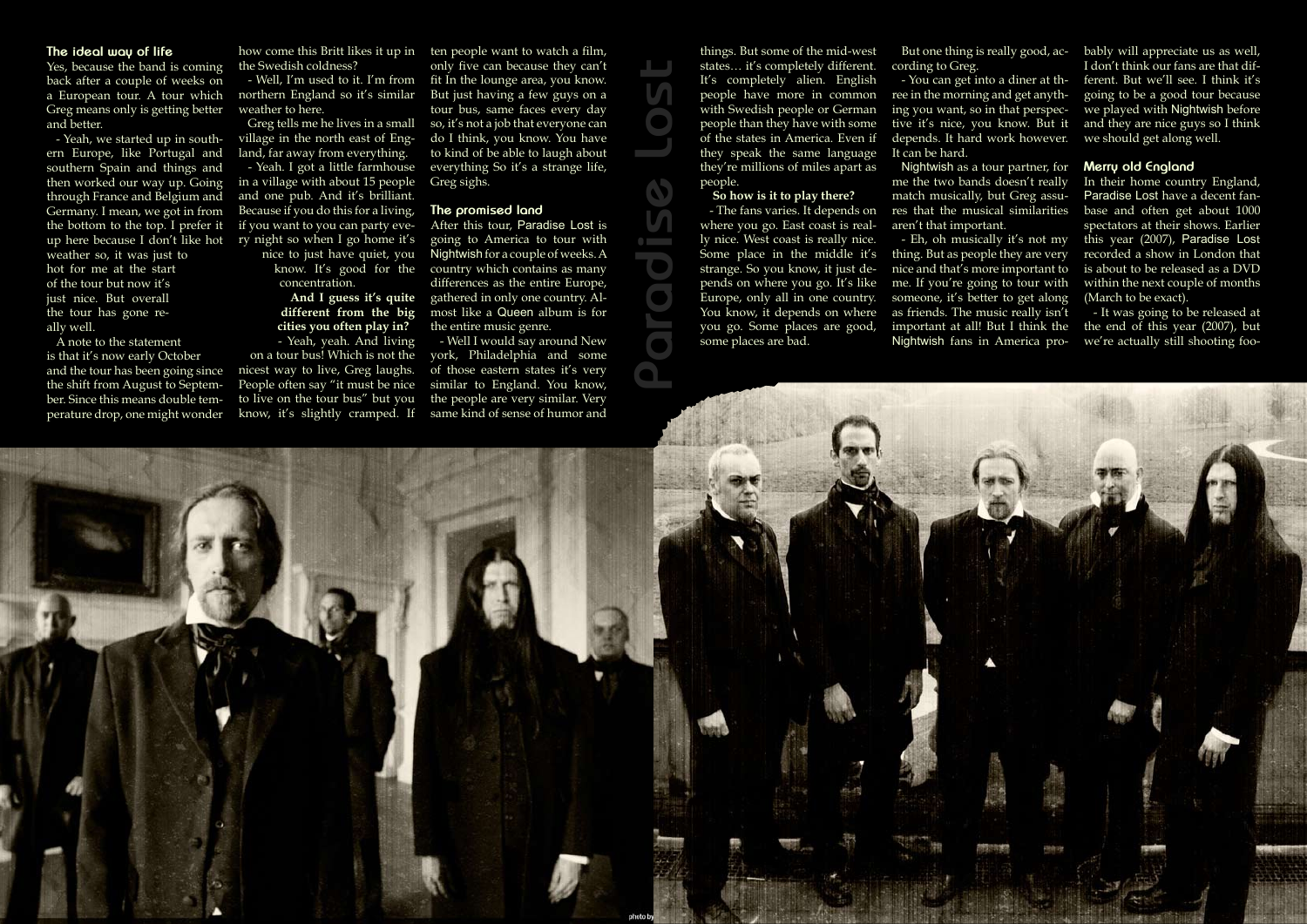

tage. While we've been on tour in Europe and when we're going on tour with Nightwish we're shooting a lot of backstage stuff and sound checks and when we're traveling around, just to make it more interesting.

And the material also contains the show, of course.

- It was a full show and it will be released on a DVD next year (2008). Probably a live album, maybe a live DVD will be included in the release. It's only the London show that was actually… eh, that was the full 48 track mix, you know. Fully great sound and you know, like multiple camera angels and you know, really great!

Greg actually promise a lot with the live material. In October they put one song from the show online, but only the video. The audio we just have to wait for…

- Yeah… that's the footage from it, the filmed footage. But it's actually the album mix of it, which they've put on it. But I would have preferred if they had used the live. Because the live sound is great, it's awesome! I'm looking forward until the live DVD comes out, early next year, because you can hear how powerful some of this stuff can sound you know.

Sounds great and the fact that the filmed show was in London is perhaps not a surprise since it's the home country of the band, but metal in England is in a low-flow and since very few other British bands sound like Paradise Lost it might be that they are affected even more?

- Yeah I know, Greg tells me when I bring up the subject. Eh, we kind of have like a core fan base, every time we play and every where we play it's like a thousand people there. We still have a decent amount of fans there. The British metal media doesn't

really exist any more though, that's the only problem. Like the Kerrang magazine is no longer a metal magazine, it covers like EMO and that's it, so it's not that many places where you get the media out there for your music. The fans however, are still very much there. There's still a decent metal scene in England and we get received okay. But like you said we're very different from some of the others but that has always been the same. When we first started playing in England we played slow and everyone else played fast and people would be shouting "play faster" but we said no, "we're going to play even slower now".

### **Swedish bands**

But the fact that they don't have many fellow countrymen that can relate to the music of Paradise Lost might be a problem when they're abut to go touring in the land of the Queen.

- It depends… I think the last time we played… eh… hmm… I think we took Deathstars on tour last time we played there. A Swedish band. We play with all kinds of bands! Over the years we've played with Crowbar, Within Temptation, The 69 Eyes…

**So it's not that much British bands you play with, you "im-**

### **port" European bands?**

- No, occasionally we've had a British band to support us or plays with Cathedral. But it doesn't really matter, we don't really think of country boundaries because it just depends on how the people are in the bands, you know.

Yeah, we remember what you

said about the touring. Considering this live gigs, a frequently asked question is whether club shows or festivals is the shit. Greg might start working as a philosopher, that's at least my thought when I hear Gregs answer.

- Ah, they both have good and

bad points. On a festival it's good to play in front of so many people and you might hook up with friends and all that, but you don't get proper sound checks, you don't have that cross contact with you audience whereas club shows you get proper sound checks and good interaction with your audience but obviously on a smaller scale. So, you know, they both have god and bad points.

And the recent tour has been on club shows, something the band has used and made a really powerful set-list.

- It's pretty energetic shows for us. We've picked the songs from each album that we thing have the most power, even if they are very slow songs. So it's gonna be a very groovy set, and quite powerful set, and quite energetic, so... And hopefully everyone will enjoy it.

### **An album**

In may 2007 Paradise Lost released their latest album, called 'In Requiem'. Gregs spontaneous reaction on the album is…

- That it sounds quite raw and it sounds… it's way less commercial than anything we've done the last ten years I would say.

The changes they've done? We'll, they've turned to a pop producer.

- Between the album previously and this one (In Requiem), I would say the song writing is less formulated and more guitar driven. And… the production is not chopped up in platoons or anything so it got more of a human feeling to it, I think. It was mixed by Mike Fraser and we really have admired his work for a long time so that made it quite special, to go to Bryan Adams studio in Vancouver and get this guy to mix the album, that was pretty special.

And in the end, the songs work perfectly live.

Paradise Lost på myspace:

**Paradise Lost**

**Alberta Street** 

### Paradise Lost (och en del annat) på youtube: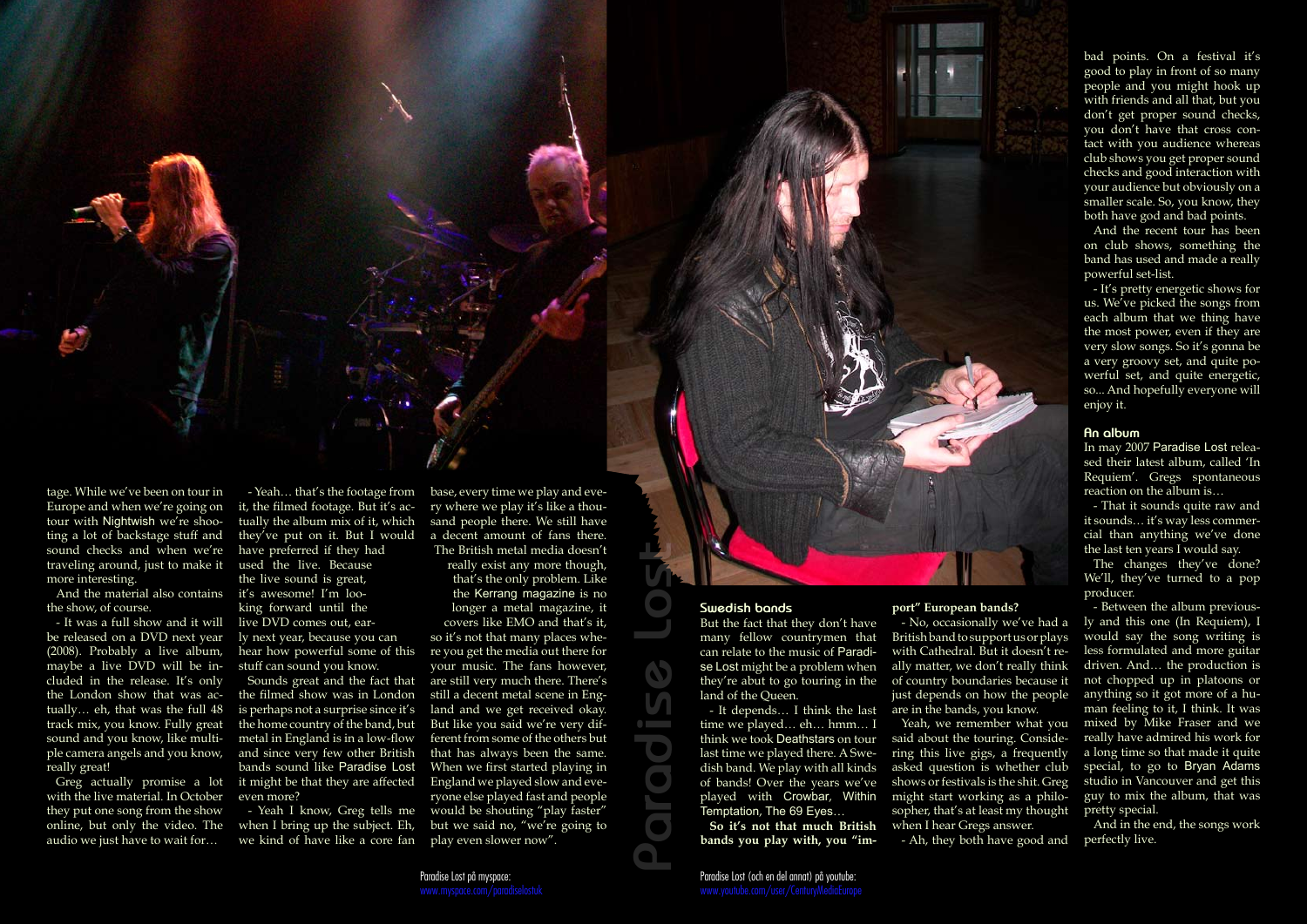

- Yeah, I think they do more so than anything we've ever done because, I mean, the production. The album sounds almost like a rehearsal and it's meant to be like that. It's meant to sound exactly the way it does in the rehearsal room so yeah, they work perfectly live. Probably better than a lot of our old material.

### **So the fans make like extra**  change things, but then **noise during the new songs?**

- Yeah, I mean, usually I don't one is the production... regret anything about our records because it's about how you felt in a certain place and time. I

- Yeah, it seems to be that way. We played… when we play the first song from the album live, it seems like everyone in the audience know every word, which is good. I hope it's the same tonight, you know.

Greg is very proud over the album and wouldn't change a entire discography.

feel exactly the same about our last album and as I did when we recorded it, you know. It's not different and the same goes for every album we've recorded. I wouldn't change anything, because it's all about just being there at a certain time and it's easy to look back at it in retrospect and

thing. That's universal for their actually the same as all the oth-- Well, we all are always very critical about our material so we all make sure that we write the best that we possibly can. So it's ers. The only difference with this

it wouldn't be the same. You know, it wouldn't have the same feel.

How come they can feel so good about their albums? The secret is that they all are perfectionists.

Yeah, yeah… Vancouver and Bryan Adams, we've heard the story.

### **An Enemy**

The album has generated one single, and it was a good song, that's what Greg say at least.

- Well, the record company picked it. We don't really like to pick singles, we like to like write an album that we think is a

good, strong album and every song is good enough to be a single. And then let the label decide because they understand like "commercial" things and we're not in it for that – we don't understand that. We just know what we like but what we like might not be what everyone else like, I don't know. But I think it's a good choice for a first single. It's more of an uptempo than the rest of the album and people tend to like that for a single and it has a catchy hook with the guitar-line/female vocal line that comes in at the start. It's one of those tunes that you find yourself humming, which is

Paradise Losts skivbolag:

what a singles job is, I guess.

And an enemy means that there is a diversity of opinions between two or more people. In a large scale, this might be considered as a war, which is exactly what the video for the single is about. Was this the plan from the beginning?

- Well, we found the director, or actually the director found us. He contacted us so we checked out his work and liked what he had done. And he wanted to shoot the video in a place called youter (the spelling may be incorrect) by the Black Sea. In Ukraine. A beautiful place… we let him send us the treatments and then we said which one we liked best. And then we went with it, he kept sending us edits and we just picked the final edit. So, I mean, the director had all the creative inputs and we just a metal album it sold pretty well. had the final decision.

was not planned so whats the reason to why Greg and the guys

picked it? - I just like very miserable, grim things. And that was about how miserable we could get, so. We had lots of fun shooting it, but watching the video... it's just a bit blackish, it's never going to get shown anywhere. But I mean, youtube is taking over from where MTV left of, you know. If anyone wants to see a movie these days, they only go to youtube. And I think the video have like, I don't know, 10-20 000 hits or something – so it's done it's job!

So the war theme with the song some time and we've seen how - Oh yes, Greece. Well, yeah for And… we been along for quite the sales have changed over the years because of downloading.



**A best seller**

And not only 10-20 000 views on youtube, the charts reveal a chocking third position as a top in the chart lists. Where? No, not Sweden, actually – Greece!

So I'd say that every band in the world sell ten times less than they used to, you know, because of that everyone downloads. The biggest selling album a couple of years ago was Linkin Park and they sold 4 million in the world. And ten years earlier it was Madonna who sold 40 million so this just shows. Comparative it sold very well

Well, nothing last forever and the music industry is not an exception, they have to renew their methods too. So how do we compare sales? Charts may be a good way, but Greg doesn't like it.

- Some places the charts were better, some places worse. I don't take that much noise about the charts, because it depends on what else comes out that week, you know. It doesn't really give a good indication of how well you did it, just how many people that bought the album that particular week, you know.

**Yeah, and that only compared**